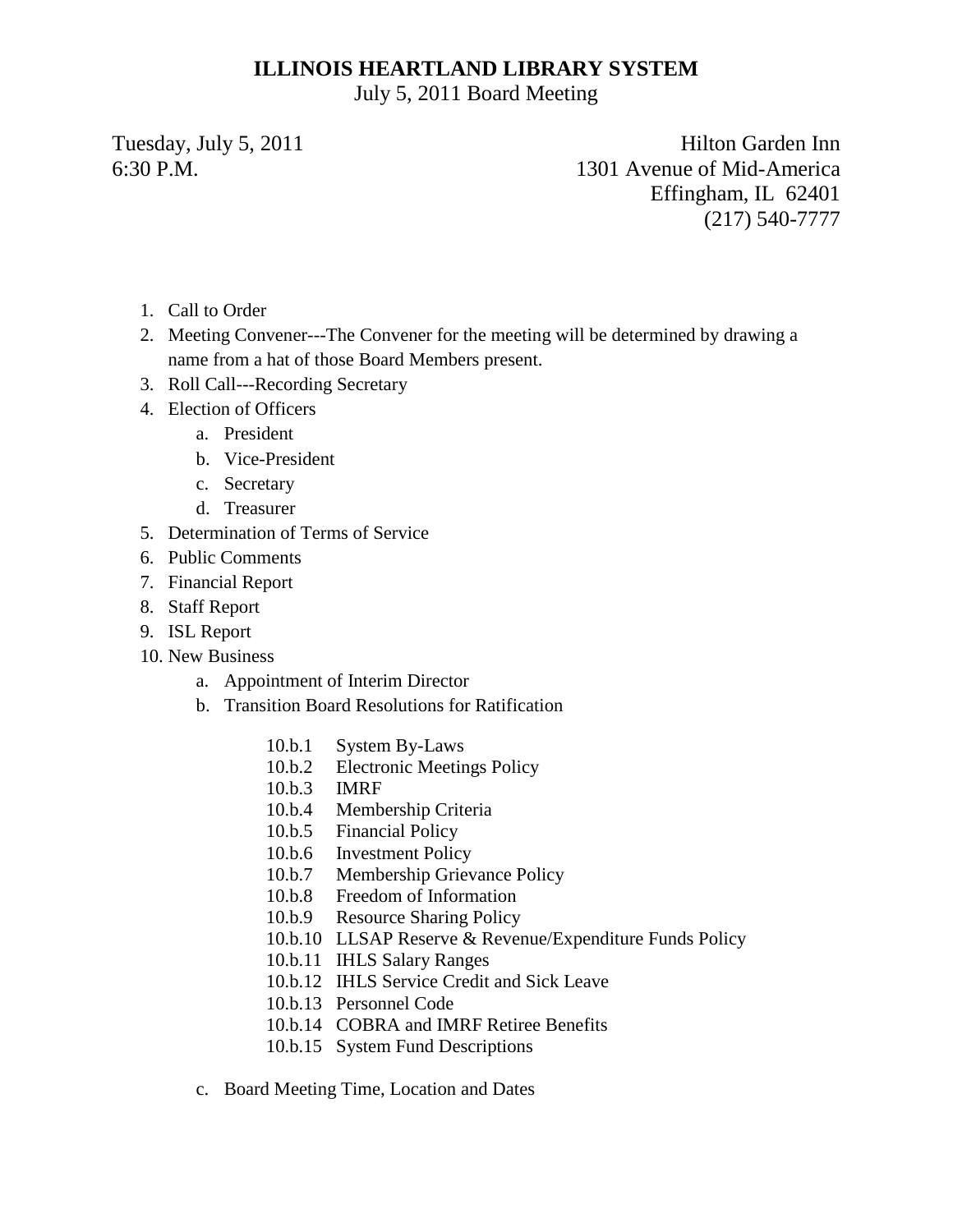#### **ILLINOIS HEARTLAND LIBRARY SYSTEM**

July 5, 2011 Board Meeting

Tuesday, July 5, 2011 Hilton Garden Inn 6:30 P.M. 1301 Avenue of Mid-America Effingham, IL 62401 (217) 540-7777

- d. Committee Appointments
- e. Legal and Financial Arrangements
	- 10.e.1 Resolution for Transacting Financial Activity
	- 10.e.2 Bonding for Treasurer and OCLC
- f. Executive Director Search Committee
- 11. Announcements
- 12. Adjournment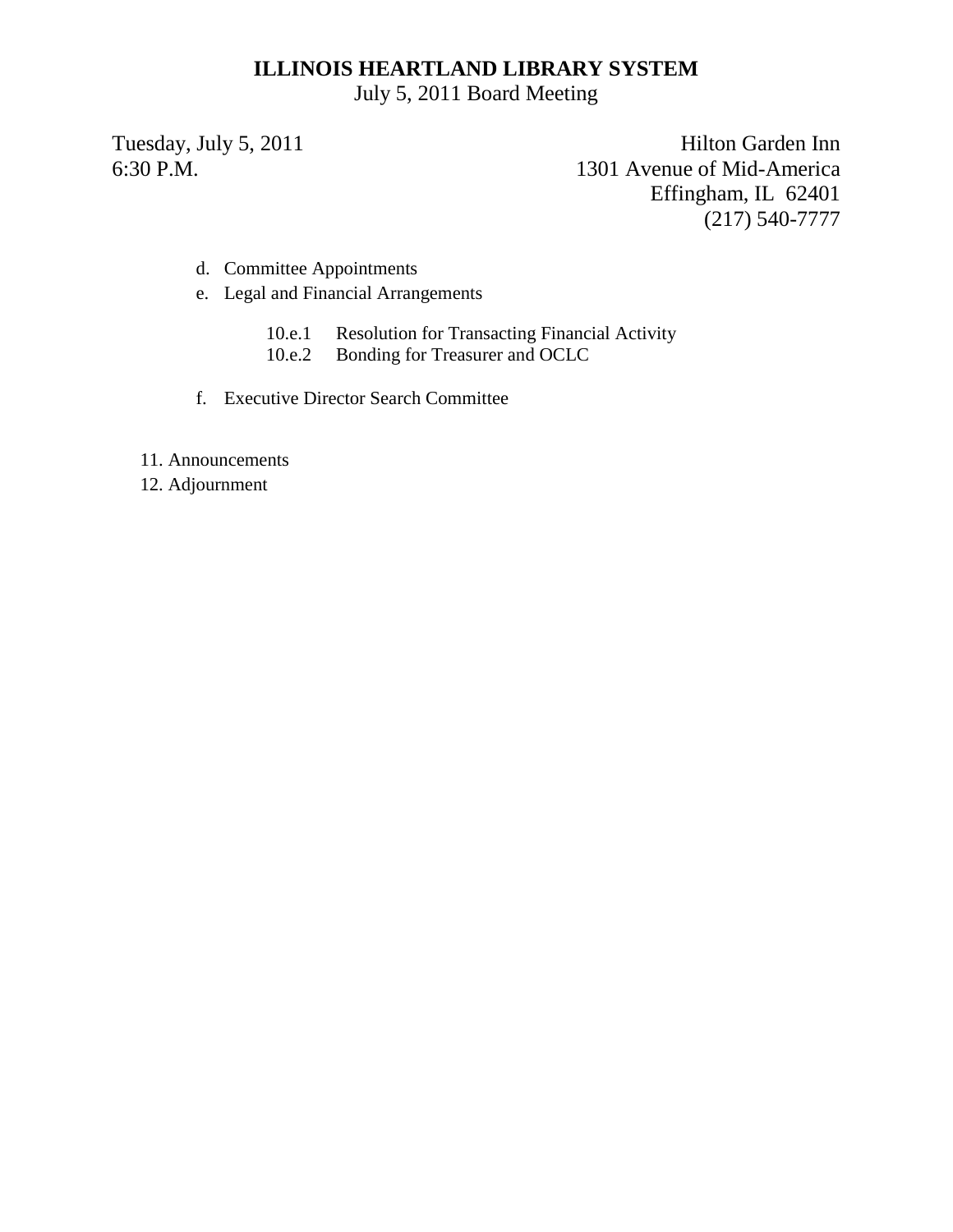**Subject:** Bylaws

**Recommended By:** Southern System Planning Panel

**Date:** March 29, 2011

**Adopted:** 

### **Resolution**

Illinois Heartland Library System Transition Board

The Southern System Planning Panel endorsed the Bylaws for the Illinois Heartland Library System on February 26, 2011 following comments from the System Boards of Lewis & Clark Library System; Lincoln Trail Libraries System; Rolling Prairie Library and System; Shawnee Library System. The Panel recommends that the Illinois Heartland Library System Transition Board adopt the Bylaws as attached in TBD 2011-01.

The Illinois Heartland Library System does hereby resolve to approve the Bylaws -- TBD 2011-01.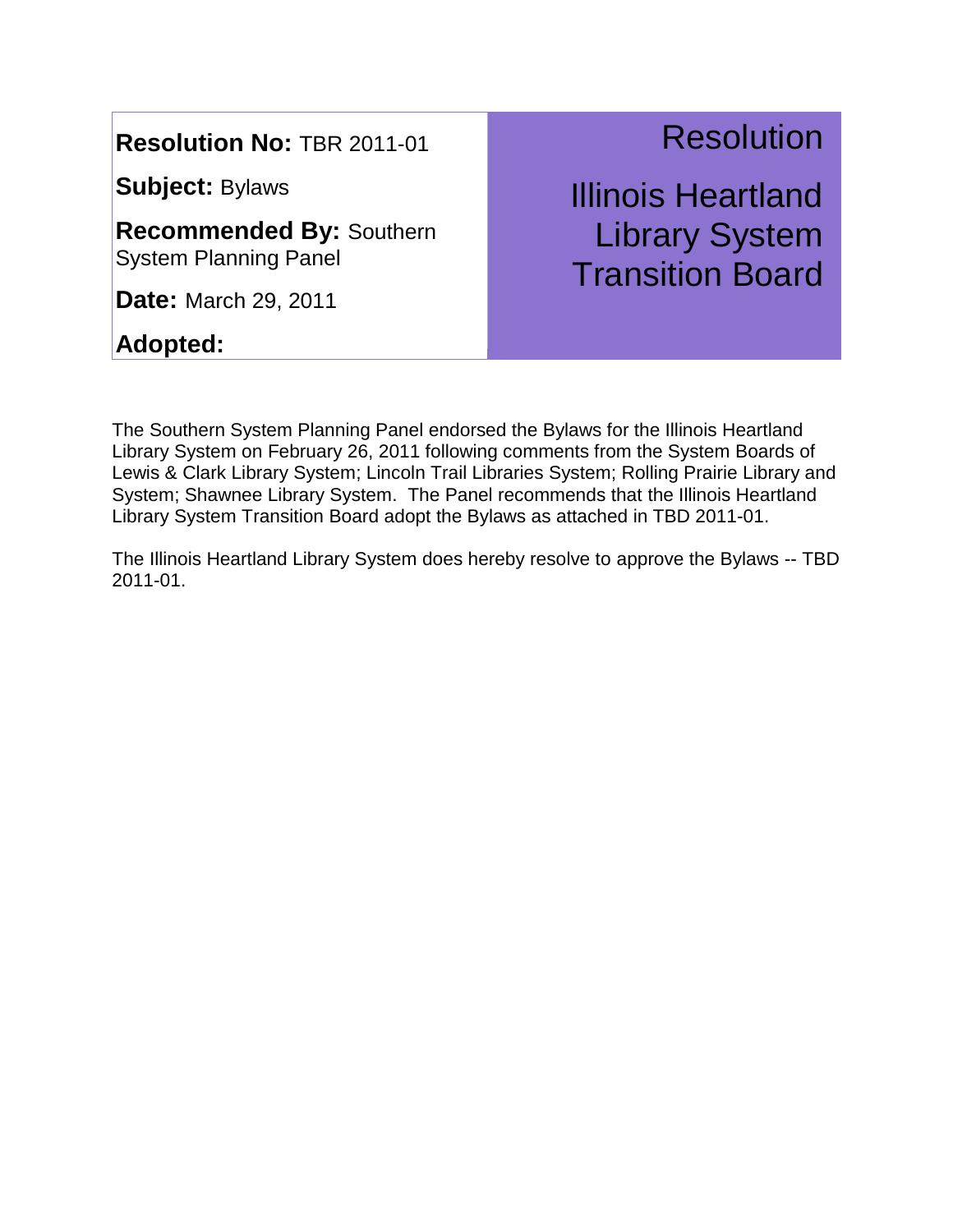**Subject:** Resolution on Meetings via Electronic Means

**Recommended By:** Southern System Planning Panel

**Date:** March 29, 2011

### **Adopted:**

# **Resolution**

Illinois Heartland Library System Transition Board

The Southern System Planning Panel endorsed the Resolution on Meetings via Electronic Means for the Illinois Heartland Library System on February 26, 2011 following comments from the System Boards of Lewis and Clark Library System; Lincoln Trail Libraries System; Rolling Prairie Library System; Shawnee Library System. The Panel recommends that the Illinois Heartland Library System Transition Board adopt the Resolution as attached in TBD 2011-03.

The Illinois Heartland Library System does hereby resolve to approve the Resolution on Meetings via Electronic Means -- TBD 2011-03.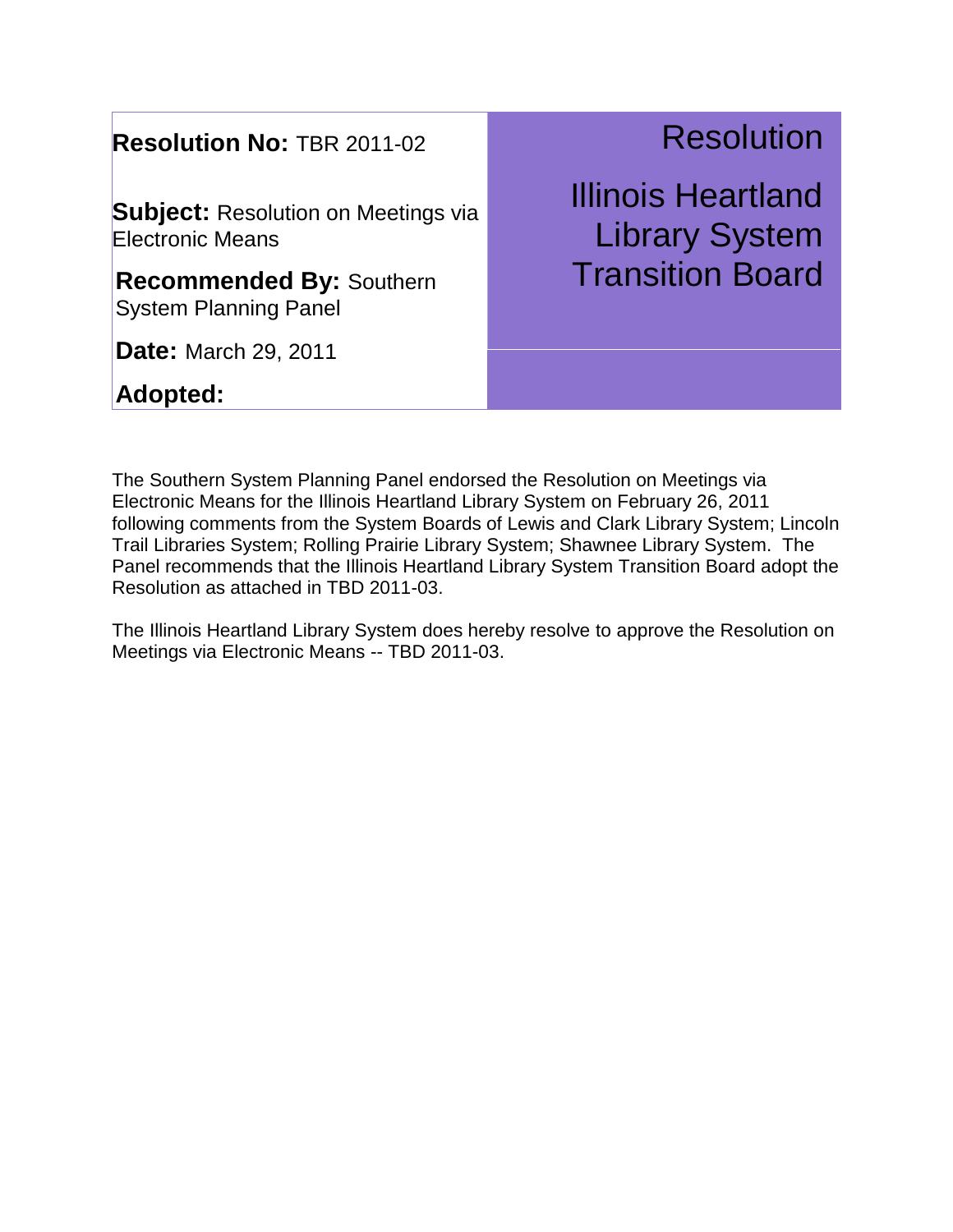**Subject:** IMRF Participation

**Recommended By:** Southern System Planning Panel

**Date:** March 29, 2011

### **Adopted:**

### **Resolution**

Illinois Heartland Library System Transition Board

Lewis and Clark Library System, Lincoln Trail Libraries System, Rolling Prairie Library System and Shawnee Library System have provided the Illinois Municipal Retirement Fund pension plan for the employees. The Pension program selected is the Illinois Municipal Retirement Fund, a defined benefit pension plan as set forth in Article 7 of the Illinois Pension Code. The Southern System Planning Panel recommends that the Illinois Heartland Library System continue this pension plan.

The Intergovernmental Agreement has been reviewed by IMRF agrees that the Transition Board can move ahead with application for the fund. .

The Illinois Heartland Library System does hereby resolve to participate in the Illinois Municipal Retirement Fund (IMRF) and direct the current System Executive Directors to coordinate efforts to make application for the Fund on behalf of the Illinois Heartland Library System.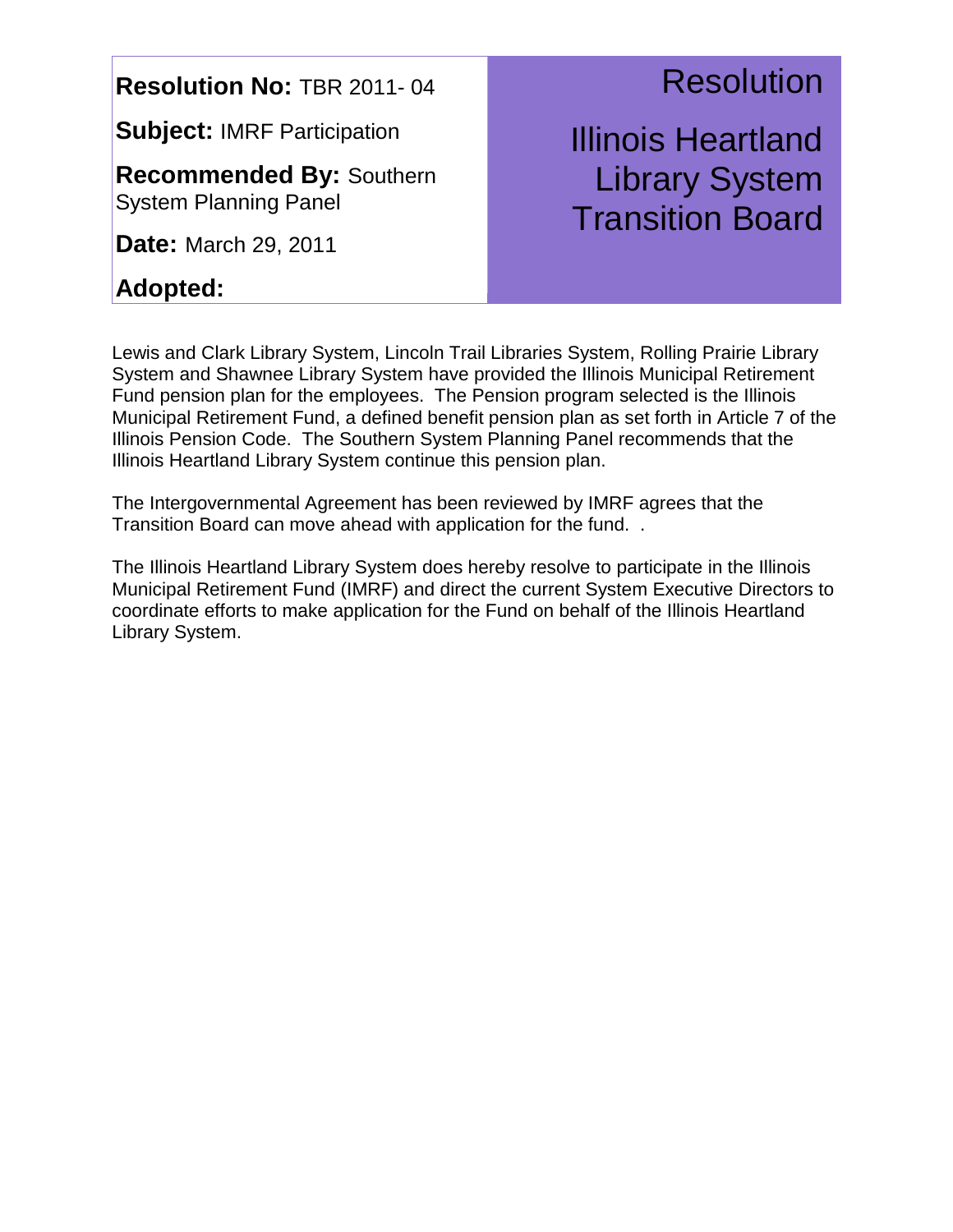**Subject:** Membership Criteria

**Recommended By:** Southern System Planning Panel

**Date:** April 7, 2011

#### **Adopted:**

## **Resolution**

Illinois Heartland Library System Transition Board

Membership has been one of the most studied aspects of the merger process. Membership criteria have been reviewed and commented on by the boards Lewis & Clark Library System, Lincoln Trail Libraries System, Rolling Prairie Library System and the Shawnee Library System. Because of the understanding that the Illinois State Library desires to have a statewide criteria for RAILS and IHLS the Planning Panel is recommending the adoption of the criteria as listed in the administrative code for IHLS, with the understanding that work on statewide membership criteria will begin after July 1, 2011. Further the Boards of the current systems have been asked not to accept any new members during the remaining of fiscal year 2011. The panel recommends that the Illinois Heartland Library System Transition Board adopt the Resolution as attached in TBD 2011-10.

The Illinois Heartland Library System does hereby resolve to approve the Membership Criteria as attached in --TBD 2011-10.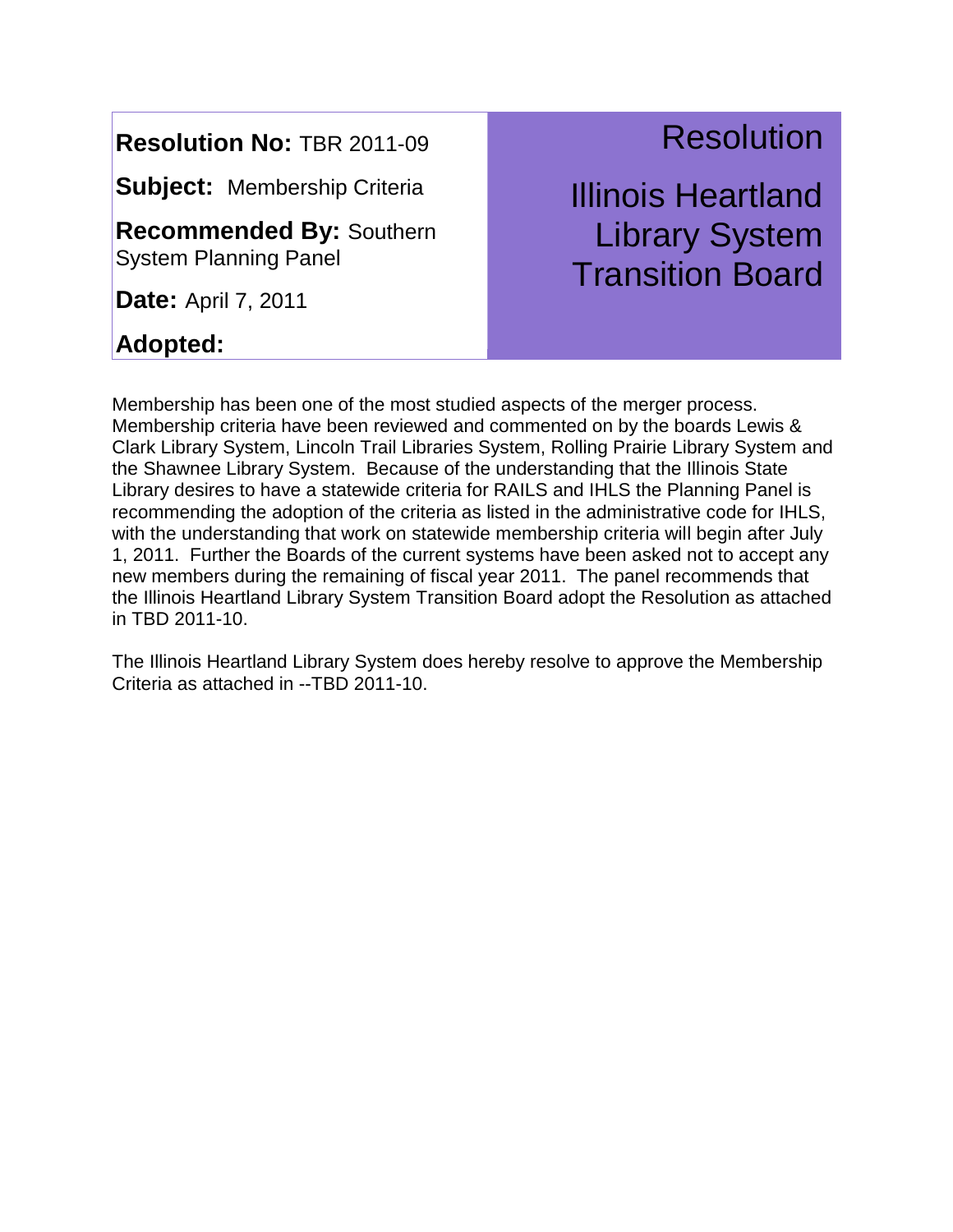**Subject:** Financial Policy

**Recommended By:** Southern System Planning Panel/Legal Governance Membership **Subcommittee** 

**Date:** April 7, 2011

**Adopted:** 

### **Resolution**

Illinois Heartland Library System Transition Board

In order to ensure that the Illinois Heartland Library System (IHLS) has solid internal fiscal controls, the development of a financial policy was part of the work undertaken by the Legal, Governance and Membership subcommittee of the Southern System Planning Panel. This document has been shared with the planning panel. The subcommittee recommends that the Illinois Heartland Library System Transition Board adopt the Resolution as attached in TBD 2011-16.

The Illinois Heartland Library System does hereby resolve to adopt the Financial Policy -- TBD 2011-16.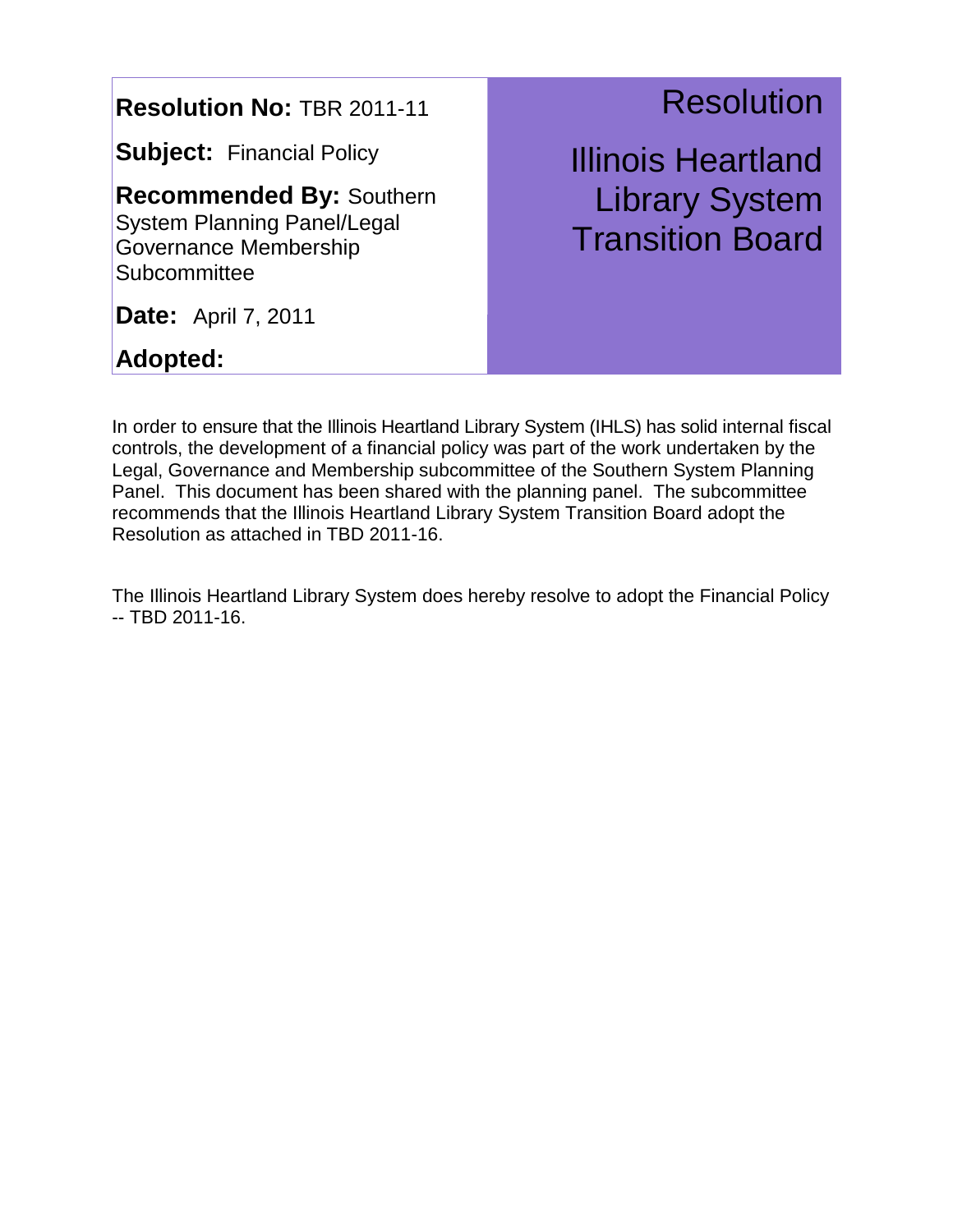**Subject:** Investment of Public Funds **Policy** 

**Recommended By:** Southern Systems Planning Panel/Legal, Governance and Membership **Committee** 

**Resolution** 

Illinois Heartland Library System Transition Board

**Date:** April 7, 2011

**Adopted:** 

In order to outline the responsibilities, general objectives, and specific guidelines for management of public funds by the Illinois Heartland Library System, the Legal, Governance and Membership subcommittee of the Planning Panel developed a policy regarding the investment of public funds. This document has been shared with the planning panel. The subcommittee recommends that the Illinois Heartland Library System Transition Board adopt the Resolution as attached in TBD 2011-17.

The Illinois Heartland Library System does hereby resolve to approve the Resolution on Investment of Public Funds ---TBD 2011-17.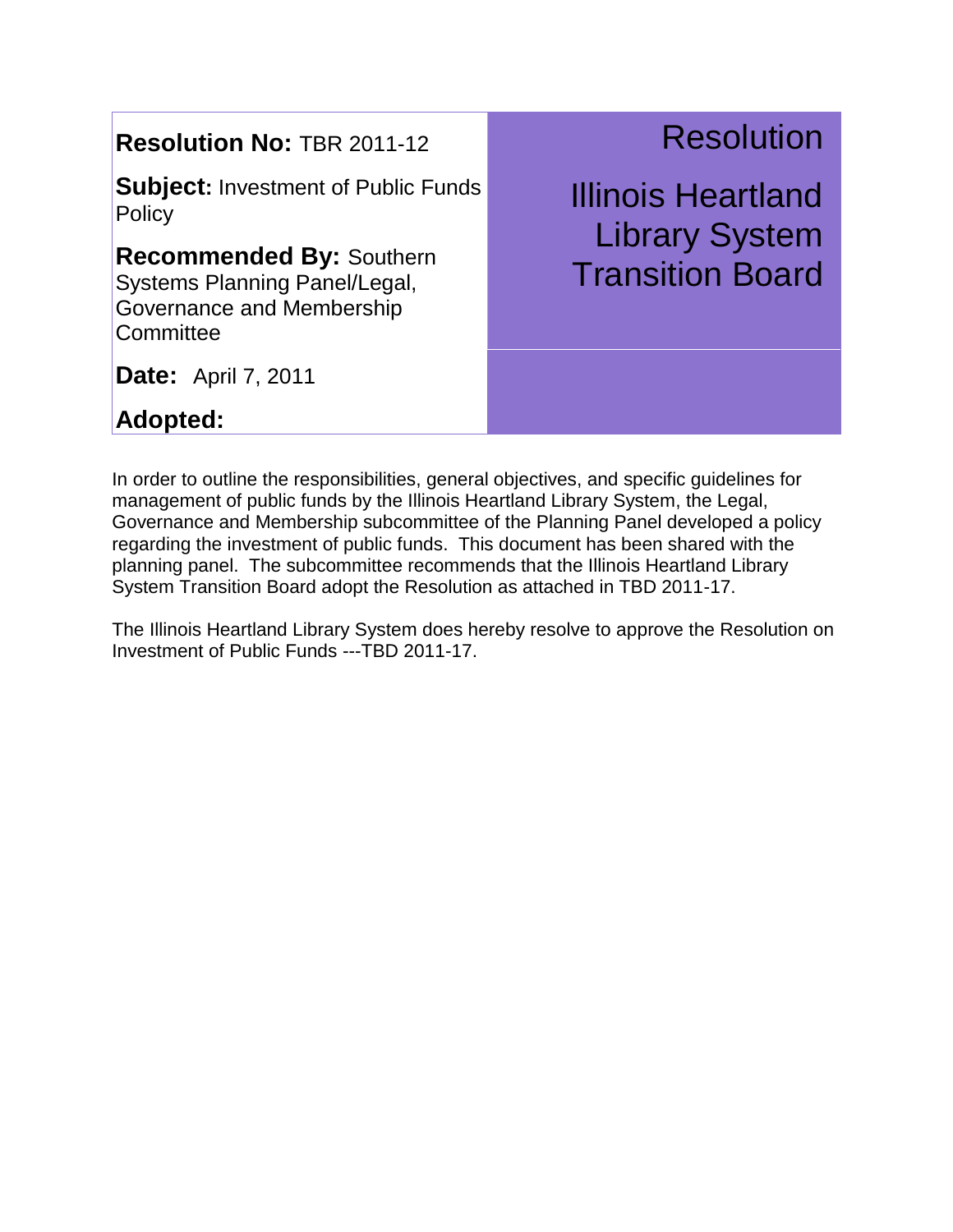**Subject:** Membership Grievance **Policy** 

**Recommended By:** Southern System Planning Panel; Legal Governance and Membership subcommittee

## Resolution

Illinois Heartland Library System Transition Board

**Date:** April 25, 2011

**Adopted:** 

As part of the planning process over the last several months, the Legal, Governance and Membership subcommittee of the Southern Systems Planning Panel developed Membership Grievance Policy to ensure that the member libraries of IHLS have a formal process to express concerns regarding IHLS Board Policy. The LGM subcommittee recommends that the Illinois Heartland Library System Transition Board adopt the Resolution as attached in TBD 2011-18.

The Illinois Heartland Library System Transition Board does hereby resolve to approve the Membership Grievance Policy -- TBD 2011-18.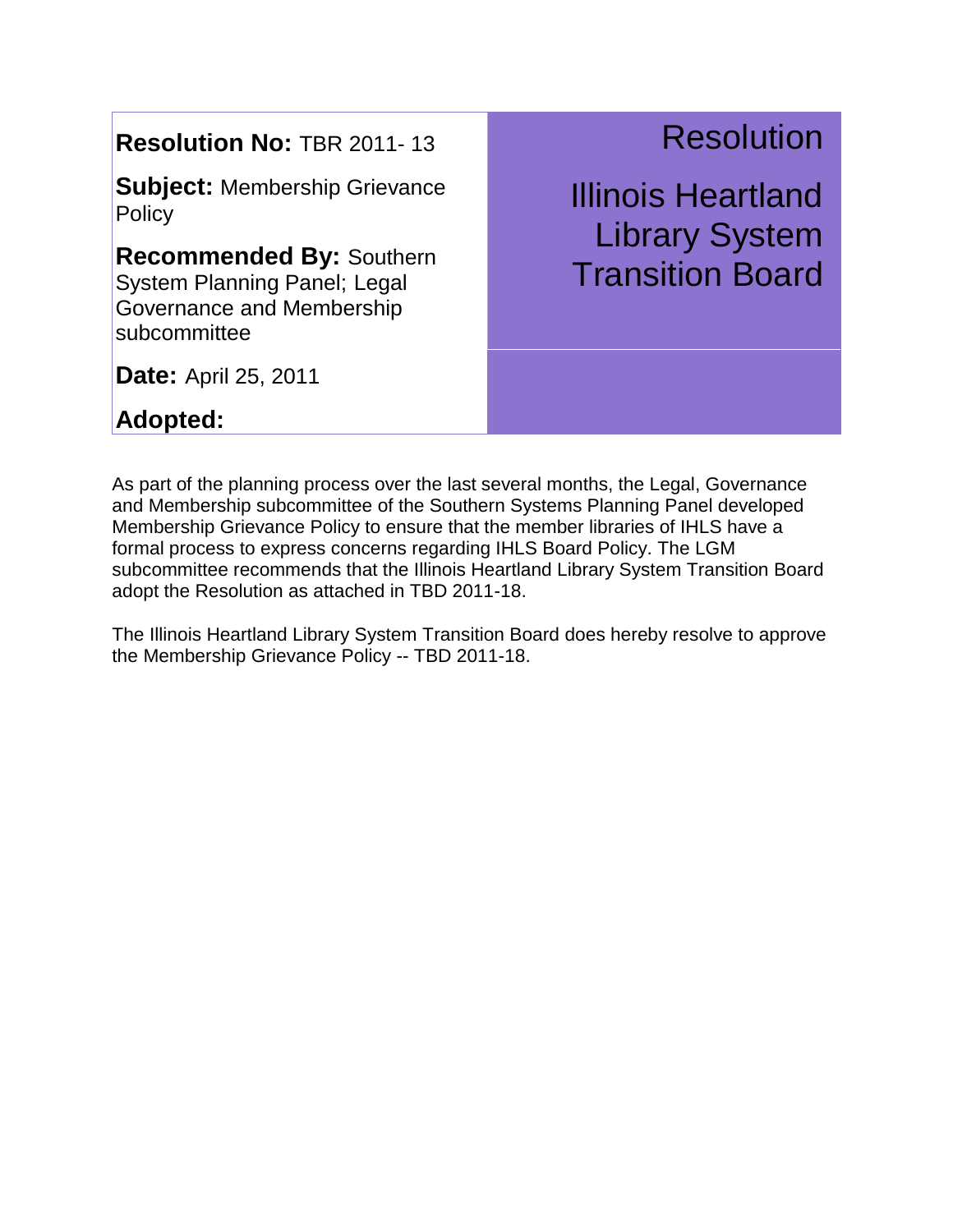**Subject:** Freedom of Information **Procedures** 

**Recommended By:** Southern System Planning Panel/Legal, Governance and Membership **Subcommittee** 

**Resolution** 

Illinois Heartland Library System Transition Board

**Date:** April 25, 2011

**Adopted:** 

As part of their planning process over the last several months, the Legal, Governance and Membership subcommittee of the Southern Systems Planning Panel developed Freedom of Information Procedures to ensure that IHLS complies with the Freedom of Information Act. The LGM subcommittee recommends that the Illinois Heartland Library System Transition Board adopt the Resolution as attached in TBD 2011-19.

The Illinois Heartland Library System Transition Board does hereby resolve to approve the Freedom of Information Act Procedures -- TBD 2011-19.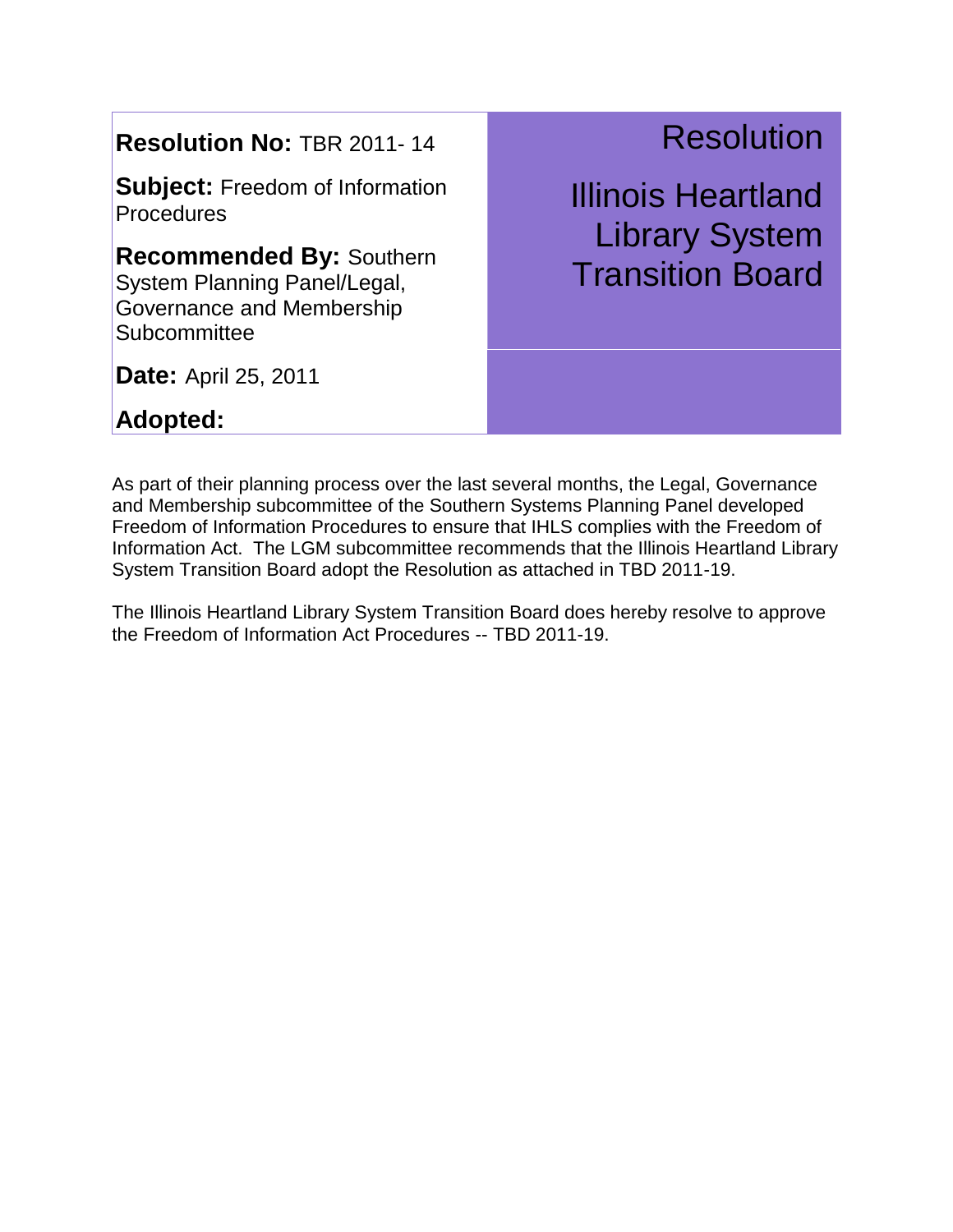**Subject:** Resource Sharing Plan and **Policy** 

**Recommended By:** Southern System Planning Panel & Resource Sharing Subcommittee

**Date:** April 25, 2011

### **Adopted:**

Resolution

Illinois Heartland Library System Transition Board

As part of their planning process over the last several months, the Resource Sharing subcommittee of the Southern Systems Planning Panel developed a comprehensive Plan to address the sharing of resources between members of the Illinois Heartland Library System and with libraries outside of IHLS. This document outlines responsibilities for Reciprocal Borrowing, Resource Access, Interlibrary Loan, LLSAP and Cooperative Discounts to ensure that the member libraries have a clear understanding of these important services. The Southern System Planning Panel and the Resource Sharing subcommittee recommends that the Illinois Heartland Library System Transition Board adopt the Resolution as attached in TBD 2011-20.

The Illinois Heartland Library System Transition Board does hereby resolve to approve the Resource Sharing Plan and Policy -- TBD 2011-20.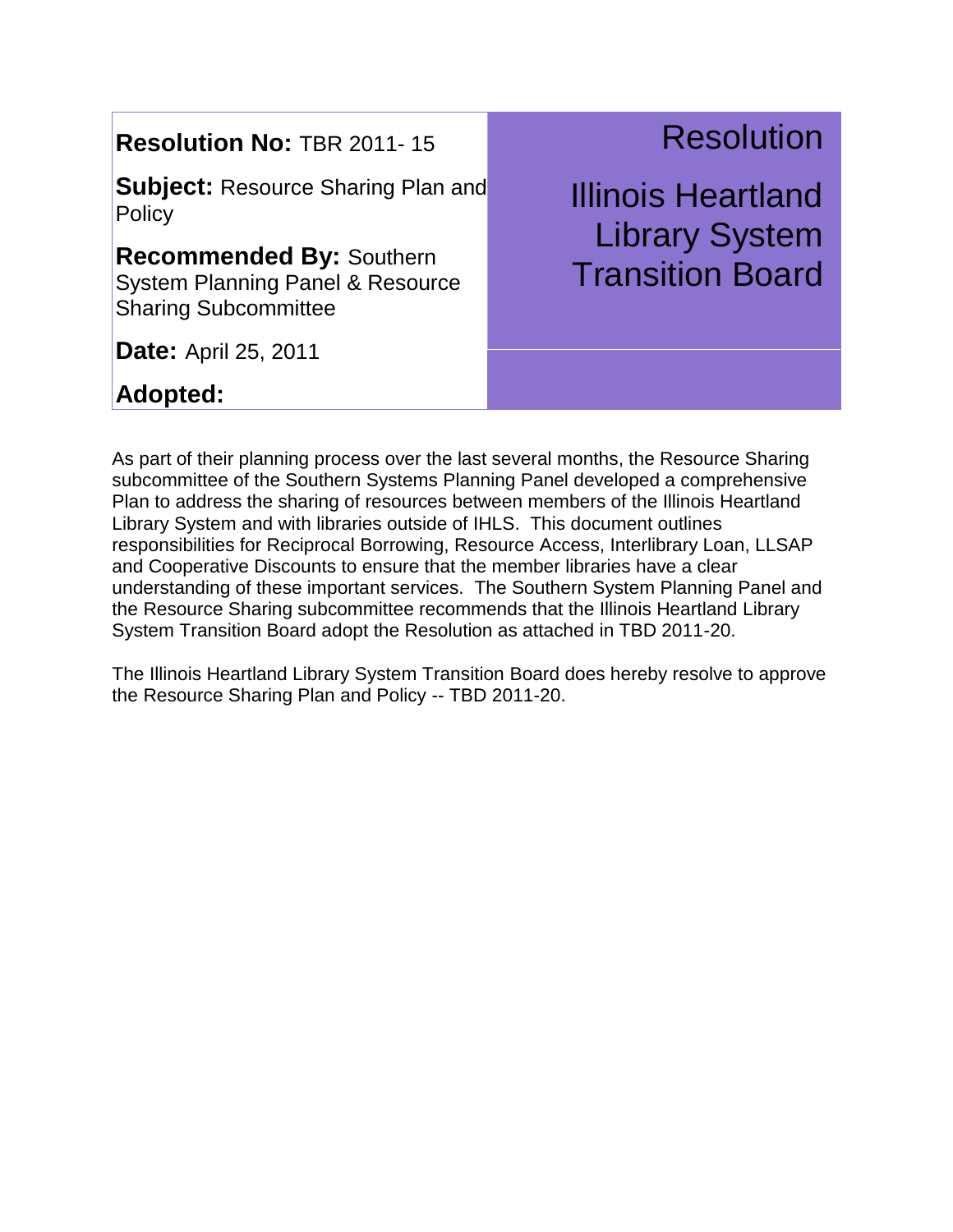**Subject:** LLSAP Reserve & Revenue/Expenditure Funds Policy

**Recommended By:** Southern System Planning Panel

**Date:** April 25, 2011

#### **Adopted:**

# Resolution

Illinois Heartland Library System Transition Board

**LLSAP Capital Reserve Accounts:** The four southern system LLSAPs have historic differences in the development and management of their corresponding capital reserve and revenue/expenditure accounts. As the Illinois Heartland Library System begins it is important to continue these separate funds for a period of time to ensure the smooth transition of the four LLSAP's into one shared organization. These funds will also ensure the members of IHLS that the Board understands and appreciates that currently these funds are to be used for services and hardware related to the individual LLSAP group members. The Southern System Planning Panel recommends that the Illinois Heartland Library System Transition Board adopt the Resolution as attached in TBD 2011-21.

The Illinois Heartland Library System Transition Board does hereby resolve to approve the LLSAP Reserve & Revenue/Expenditure Funds Policy -- TBD 2011-21.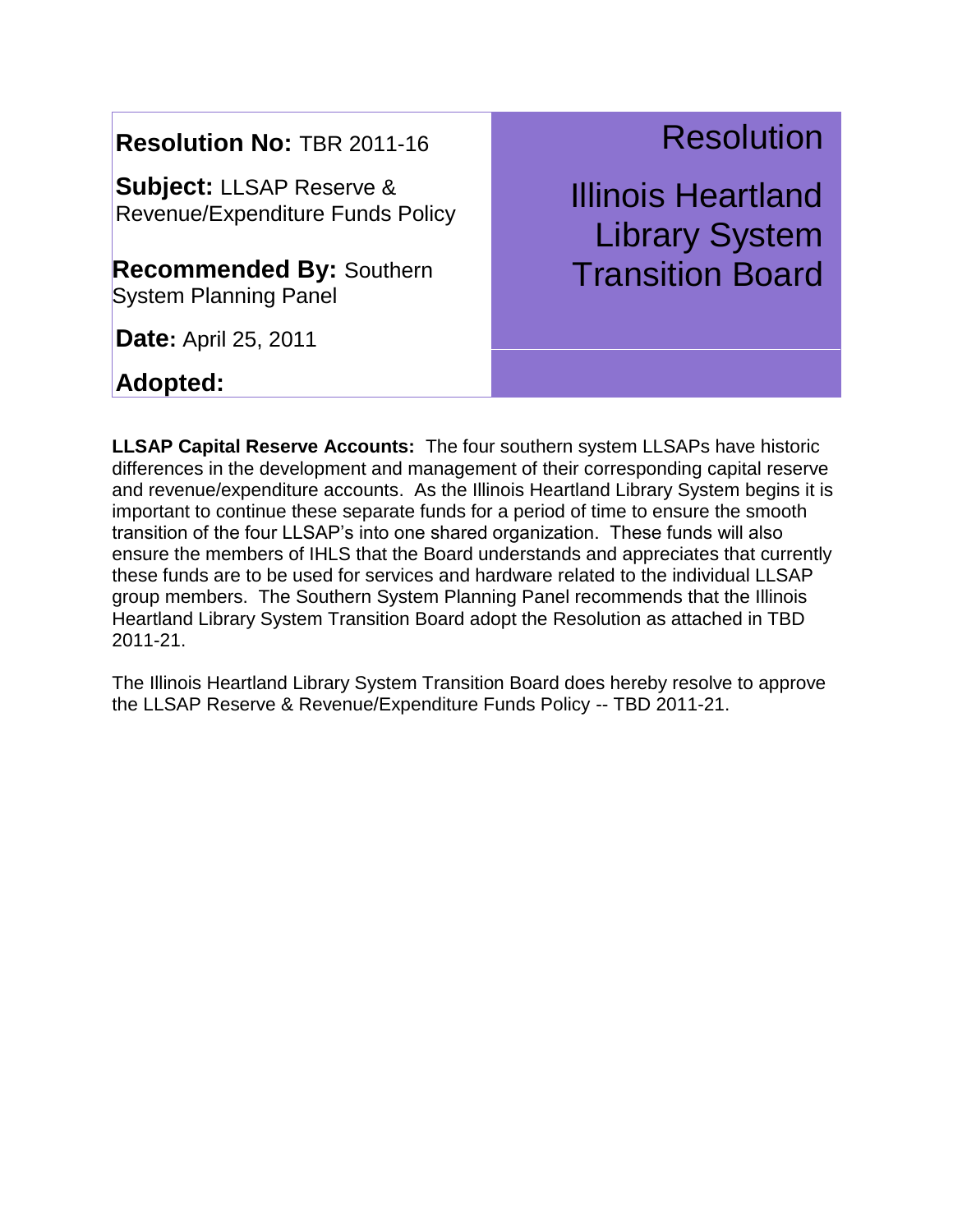**Subject:** IHLS Salary Ranges

**Recommended By:** Executive **Directors** 

**Date:** May 9, 2011

**Adopted:** 

## **Resolution**

Illinois Heartland Library System Transition Board

The Illinois Heartland Library System Transition Board authorized the development of salary ranges based on the highest scale of the current systems. In addition the Transition Board authorized the development of salary ranges and not a specific step scale for the beginning of IHLS.

The Directors recognize that this type of salary ranges represent a significant change for some staff. All current staff members salary were examined based on this proposed range. Overall there was a significant overlap of current salaries within the proposed ranges based on position descriptions. With that review the Directors believe that these ranges can be used for budgeting and hiring purposes as we begin in IHLS. It is anticipated that this will be a document that will be reviewed and revised during FY 2012. It is also recognized that as we finalize the position descriptions there may be a need to revision the information contained in the Description of position type.

The IHLS draft budget is based on these salary ranges. In addition the full time salaries are based on the Transition Board approved 40-hour workweek.

The Illinois Heartland Library System Transition Board does hereby resolve to approve the "Illinois Heartland Library System Salary Range and Classification Schedule July 1, 2012" as the ranges to be utilized in developing the FY 2012 Budget and for hiring personnel for IHLS.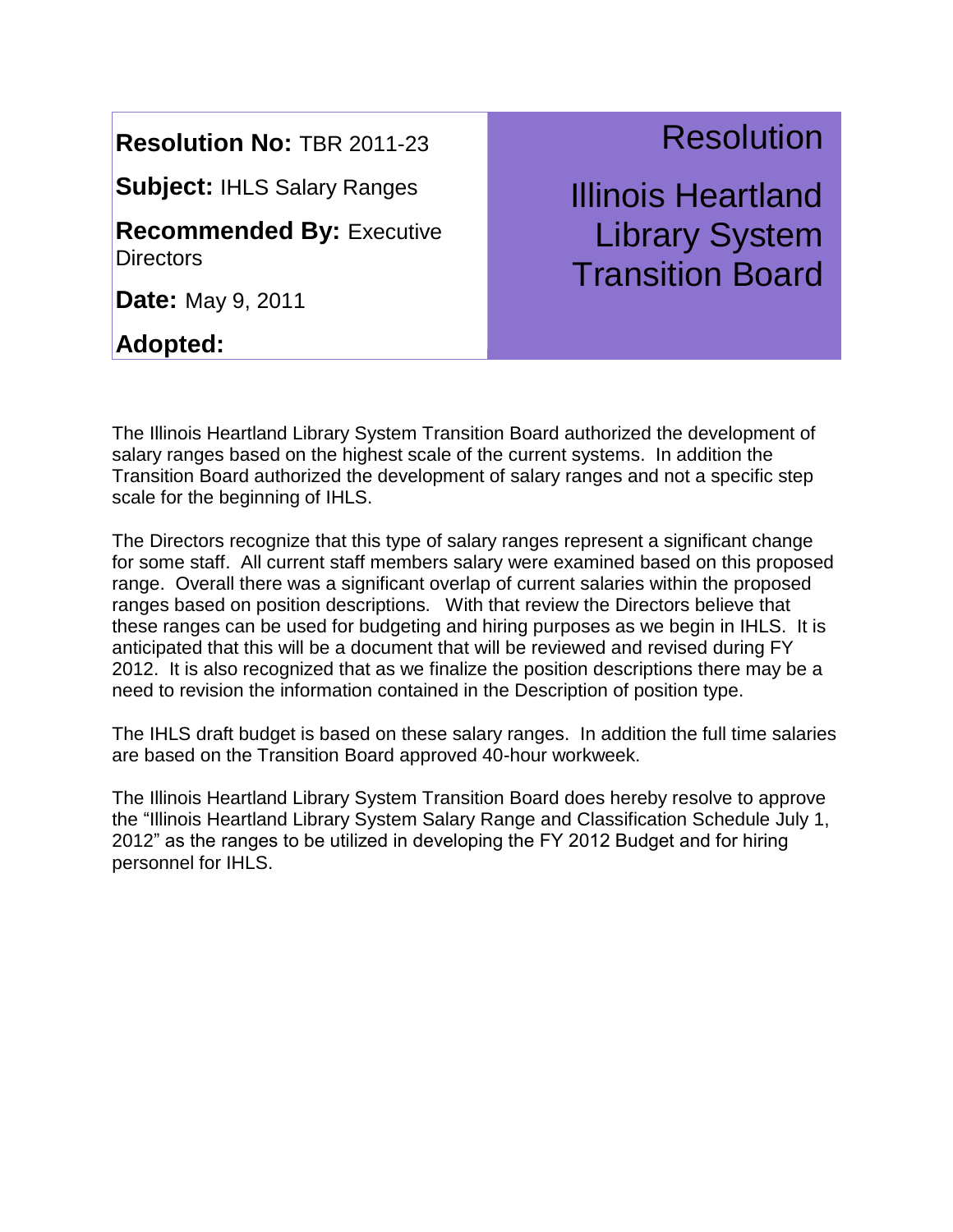#### **Illinois Heartland Library System Salary Range and Classification Schedule July 1, 2012**

| <b>Classification</b> | <b>Minimum</b> | <b>Minimum</b> | <b>Midpoint</b> | <b>Midpoint</b> | <b>Maximum</b> | <b>Maximum</b> | <b>Description of</b>       |
|-----------------------|----------------|----------------|-----------------|-----------------|----------------|----------------|-----------------------------|
|                       | <b>Salary</b>  | <b>Hourly</b>  | <b>Salary</b>   | <b>Hourly</b>   | <b>Salary</b>  | <b>Hourly</b>  | position type               |
| 8                     | \$68,871       | \$33.11        | \$91.828        | \$44.15         | \$114,784      | \$55.18        | <b>Executive Director</b>   |
|                       | \$54,549       | \$26.23        | \$74,659        | \$35.89         | \$93,324       | \$44.87        | <b>Assistant Director -</b> |
|                       |                |                |                 |                 |                |                | <b>Administrator MLS</b>    |
| 6                     | \$45,342       | \$21.80        | \$60,456        | \$29.07         | \$73,619       | \$35.39        | College degree and/or       |
|                       |                |                |                 |                 |                |                | <b>MLS Administrative</b>   |
|                       |                |                |                 |                 |                |                | work                        |
| 5                     | \$36,448       | \$17.52        | \$48,597        | \$23.36         | \$60,747       | \$29.21        | College degree and/or       |
|                       |                |                |                 |                 |                |                | MLS required. Working       |
|                       |                |                |                 |                 |                |                | directly with               |
|                       |                |                |                 |                 |                |                | Members/administration      |
| $\overline{4}$        | \$29,0223      | \$13.95        | \$38,697        | \$18.60         | \$48,371       | \$23.26        | Associates Degree plus      |
|                       |                |                |                 |                 |                |                | experience, support         |
|                       |                |                |                 |                 |                |                | positions level 2           |
| 3                     | \$24,336       | \$11.70        | \$32,490        | \$15.62         | \$40,602       | \$19.52        | Associates Degree,          |
|                       |                |                |                 |                 |                |                | support positions level     |
|                       |                |                |                 |                 |                |                |                             |
| $\overline{2}$        | \$18,574       | \$8.93         | \$25,210        | \$12.12         | \$31,491       | \$15.14        | <b>High School</b>          |
|                       |                |                |                 |                 |                |                | diploma/GED required        |
|                       |                |                |                 |                 |                |                | working in Distribution     |
|                       | \$17,430       | \$8.38         | \$24,086        | \$11.58         | \$30,118       | \$14.48        | Basic work, High            |
|                       |                |                |                 |                 |                |                | School or college           |
|                       |                |                |                 |                 |                |                | students eligible           |

The following is illustrative only of what positions currently are included in each Classification. No person should construe the examples as a final determination for what positions are included in each classification.

- 1 Page/Sorter
- 2 Delivery Driver
- 3 Accounting Specialist, LLSAP Support
- 4 Delivery/Site Supervisor
- 5 Fiscal Officer, Membership Development
- 6 Resource Sharing Manager
- 7 Resource Sharing/LLSAP Coordinator
- 8 Executive Director

2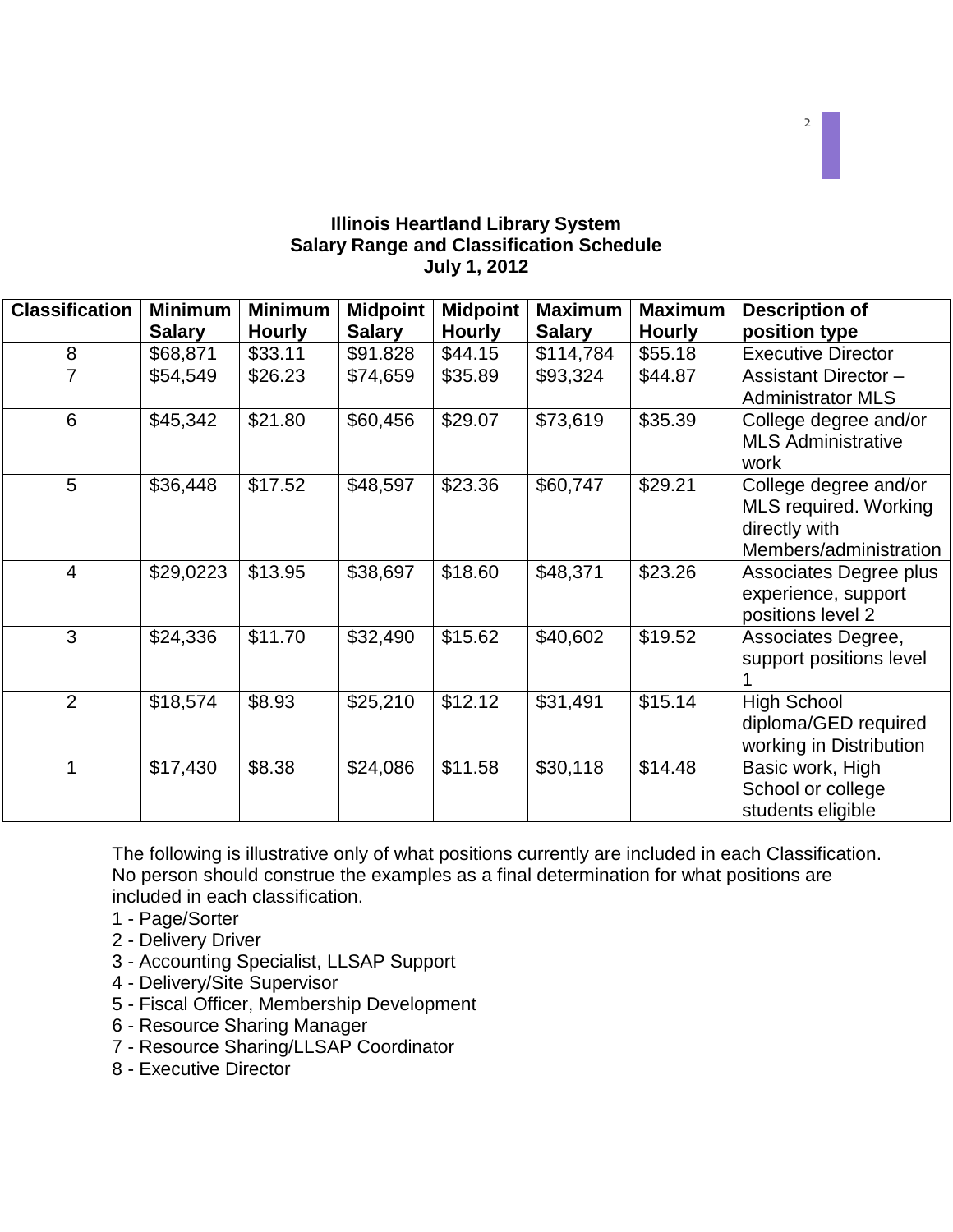**Subject:** IHLS Service Credit & Sick Leave Carry Over

**Recommended By:** Personnel **Committee** 

**Date:** May 26, 2011

### **Adopted:**

# **Resolution**

Illinois Heartland Library System Transition Board

The current library systems have many dedicated employees. Over the years of employment those employees have earned service credit (number of years working for the organization) and sick leave. The personnel committee recommends that employees who will be offered positions in the Illinois Heartland Library System retain the service credit for purposes of vacation. The committee further recommends that all unused sick leave be carried forward to IHLS.

The Illinois Heartland Library System Transition Board resolves to carry forward service credit and unused sick leave to IHLS beginning July 1, 2011.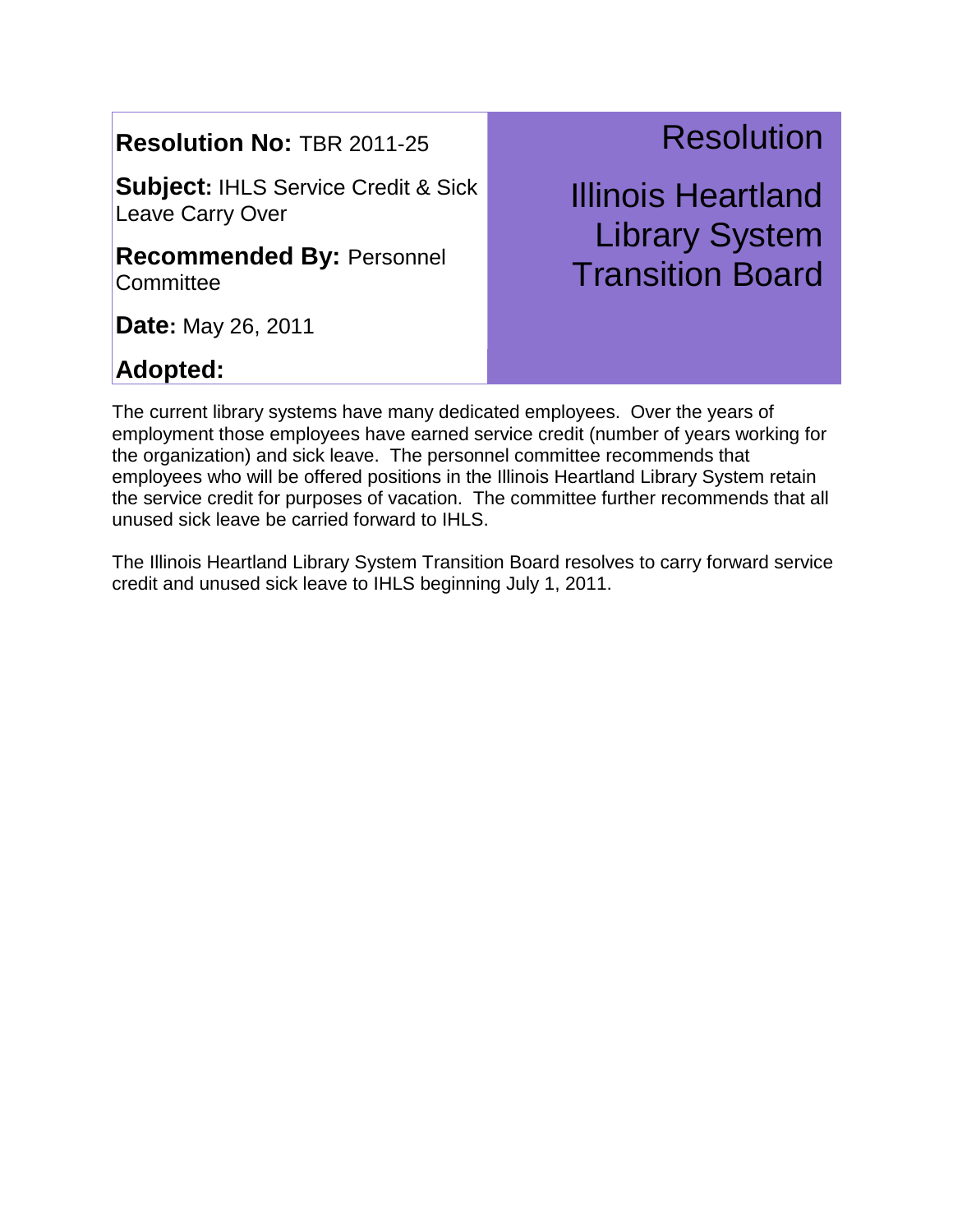**Subject: IHLS Personnel Code** 

**Recommended By: IHLS Transition Board Personnel** Committee

**Date: June 30, 2011** 

**Adopted:** 

### **Resolution**

**Illinois Heartland Library System Transition Board** 

The Personnel Committee of the Illinois Heartland Library System Transition Board has reviewed and revised the draft of the personnel code that was forwarded to them by the Southern System Planning Panel. The committee met weekly for the past 2 months to ensure that a code was developed that brought together the personnel policies of the systems. To that end the Personnel Committee recommends that the IHLS Transition Board adopt the Personnel Code as presented in TBD 2011-37.

The Illinois Heartland Library System does hereby resolve to approve the IHLS Personnel Code (TBD 2011-37) for all employees of the Illinois Heartland Library System, except where the provisions of the code are in direct conflict with any specific provisions of an applicable collective bargaining agreement.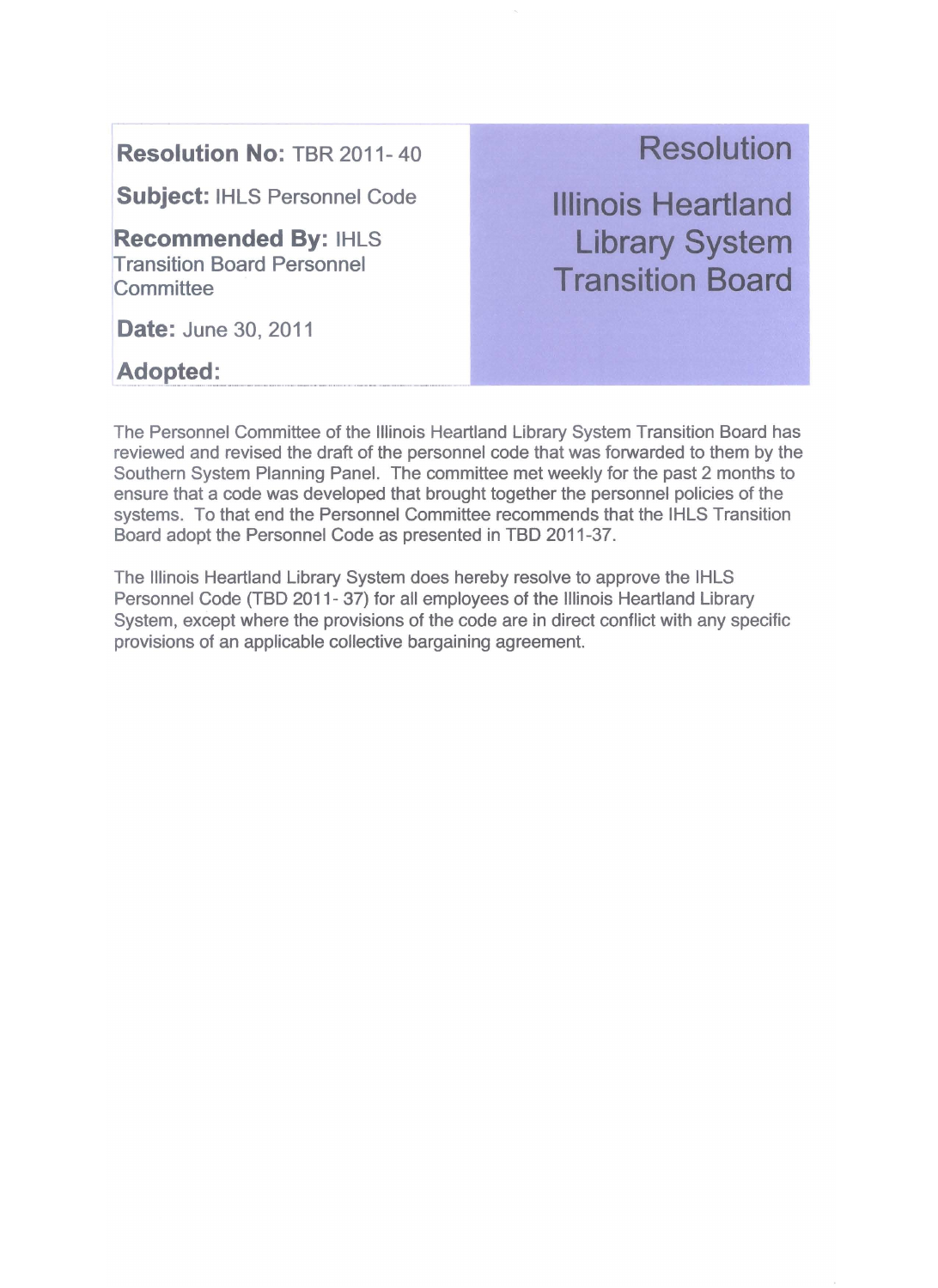**Subject:** COBRA and IMRF Retiree **Benefits** 

**Recommended By:** Executive Directors, LCLS, LTLS, RPLS, SHLS

**Date:** March 29, 2011

### **Adopted:**

### **Resolution**

Illinois Heartland Library System Transition Board

Lewis & Clark Library System, Lincoln Trail Libraries System, Rolling Prairie Library System and Shawnee Library System have provided COBRA for employees and Illinois Municipal Retirement Fund pension plan for the employees. As these systems cease to be legal entities as of June 30, 2011 it is essential to offer employees who are no longer employed by those systems and not employed by the Illinois Heartland Library System security in knowing that they can continue to have health insurance. The Executive Directors of the current systems recommend that the Illinois Heartland Library System offer COBRA benefits in accordance with the statutes to former employees of the systems. The Directors further recommend that the Illinois Heartland Library System honor the section of the IMRF code (215 ILCS 5/367j) that allows continuance privilege for health benefits for retirees from the organization from which they retired.

The Illinois Heartland Library System does hereby resolve to offer COBRA benefits and IMRF continuance privilege (215 ILCS 5/367j) to employees and retirees of the former Lewis & Clark Library System, Lincoln Trail Libraries System, Rolling Prairie Library System and Shawnee Library System.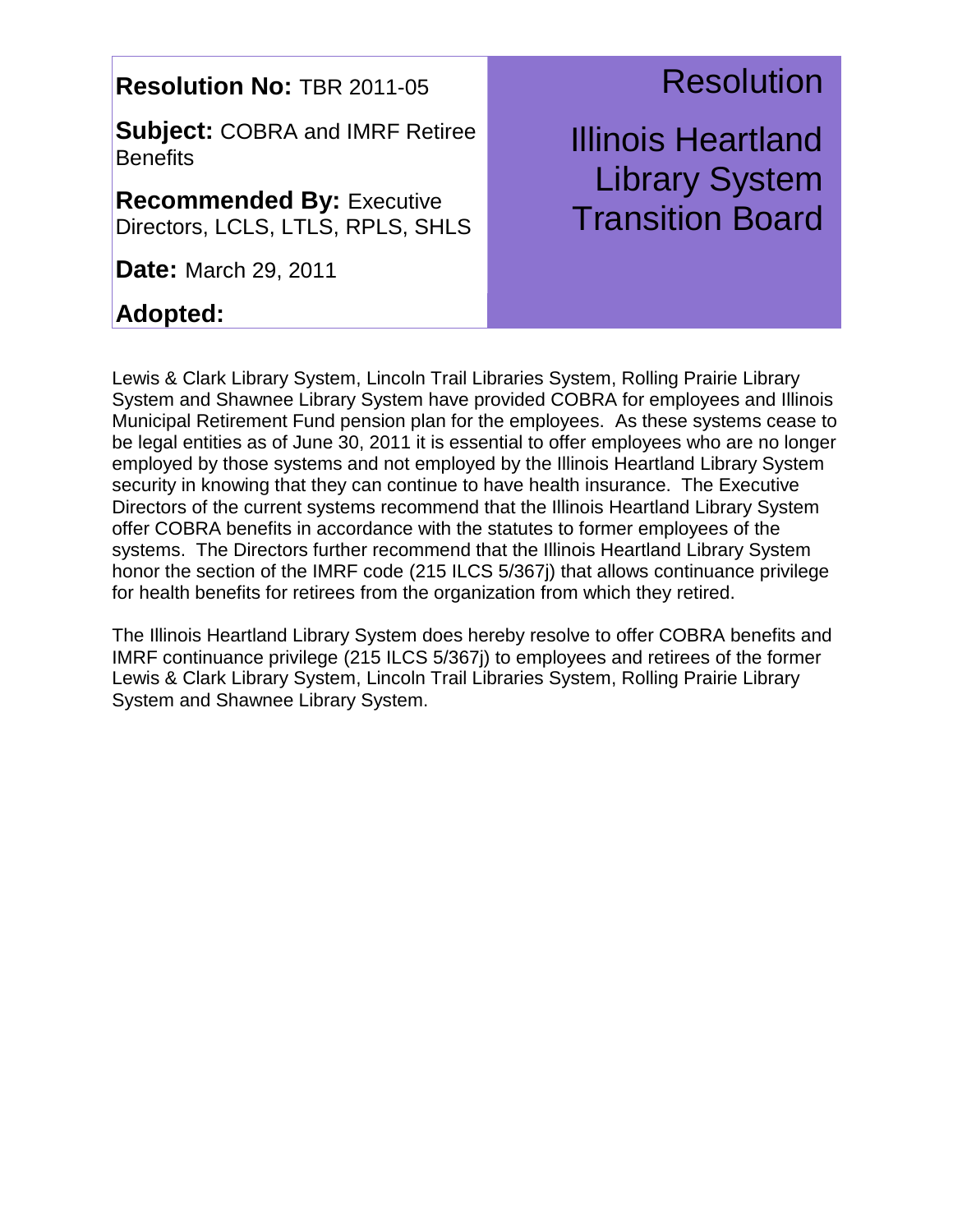**Subject: Illinois Heartland Library** System Fund Descriptions

**Recommended By:** Executive **Directors** 

**Date:** May 9, 2011

### **Adopted:**

**Resolution** 

Illinois Heartland Library System Transition Board

The Illinois Heartland Library System will have fiscal authority over major funds from a variety of sources of revenue. In order to ensure that IHLS is following the Uniform Accounting Manual, 2007 from the Illinois State Library the following funds need to be established.

#### **Governmental Fund Type**

General Fund – This is a governmental fund type. All the revenue and expenditures from the general fund will be with money received from the system area and per capita grant.

Special Revenue Fund(s) – This is a governmental fund type. There will be multiple special revenue funds in IHLS. The revenue and expenditures in each of the special revenue funds will be from a specific grant awarded to IHLS or its predecessor systems by the Illinois State Library. IHLS anticipates having the following grants beginning July 1, 2011 Blind and Physically Handicapped, ILLINET/OCLC Accounting Services, Cataloging Maintenance Centers, TMQ, and WebJunction Illinois. Each of these will have it's own special revenue fund. For recurring grants each grant year there will be a new special revenue fund for the continuing grant.

Capital Projects Fund – This is a governmental fund type. This fund is for capital acquisitions and major construction. The revenue for this fund will be designated funds that originate primarily from the General Fund. Expenditures will be as a fund transfer to the General Fund.

#### **Proprietary Fund Type**

Gatenet Operations Fund – This is an enterprise fund within the proprietary fund type. This fund will be used for the annual operations of the Gatenet LLSAP. All revenue and expenditures from this fund will be from the shared costs received from the participating members of Gatenet.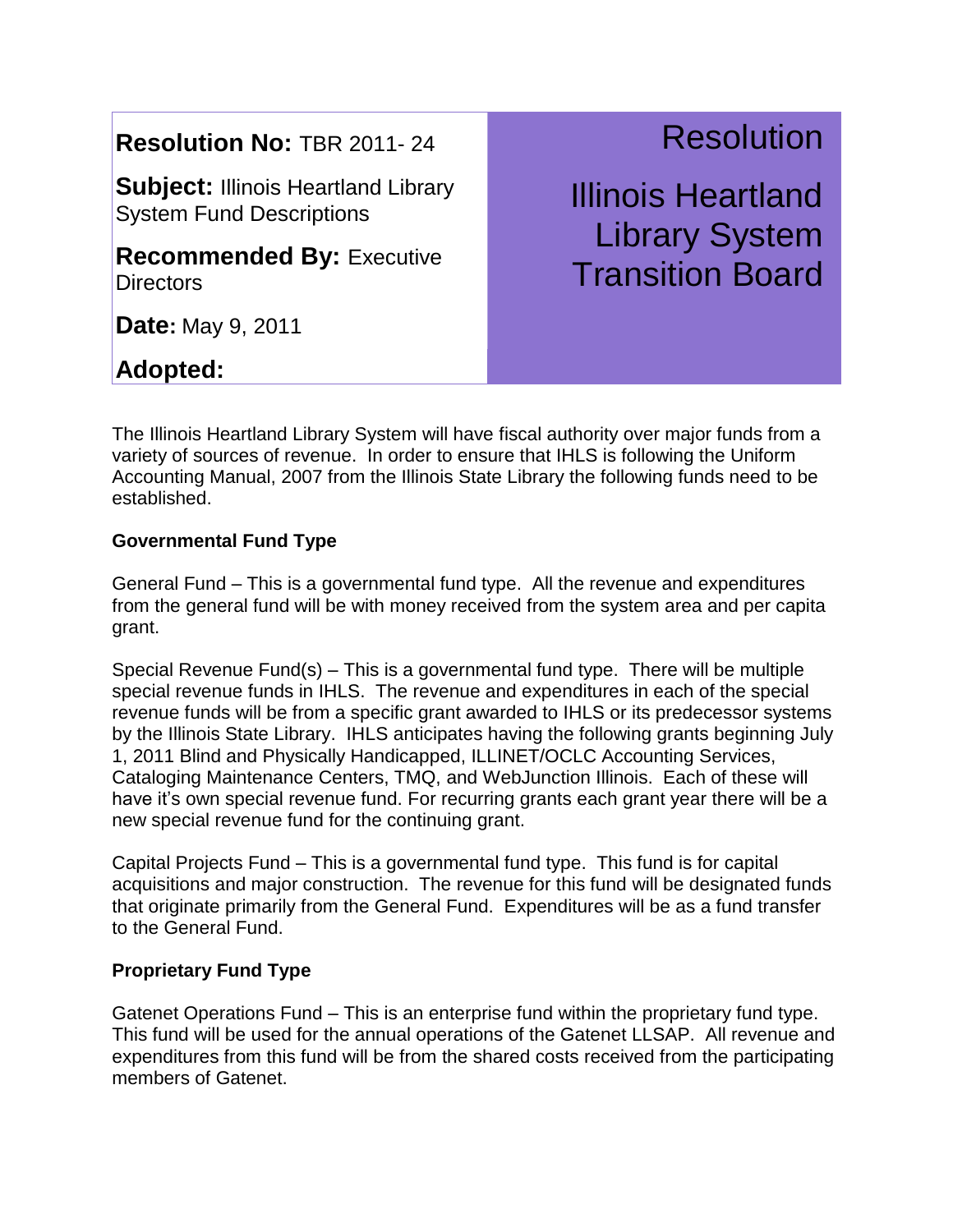LINC Operations Fund --This is an enterprise fund within the proprietary fund type. This fund will be used for the annual operations of the LINC LLSAP and the LINC Cataloging Center. All revenue and expenditures from this fund will be from the shared costs received from the participating members of LINC.

RPLS LLSAP Operations Fund -- This is an enterprise fund within the proprietary fund type. This fund will be used for the annual operations of the RPLS LLSAP. All revenue and expenditures from this fund will be from the shared costs received from the participating members of the RPLS LLSAP.

SILNET Operations Fund -- This is an enterprise fund within the proprietary fund type. This fund will be used for the annual operations of the SILNET LLSAP. All revenue and expenditures from this fund will be from the shared costs received from the participating members of SILNET.

LINC Equity Fund – This is an enterprise fund within the proprietary fund type. This fund will be used as an equity fund for the primary purpose of adding new services or upgrading to new hardware and software for LINC. The revenue for this fund comes primarily from fees accessed when libraries join LINC. Expenses from this fund will be by fund transfer from this fund to the LINC LLSAP fund.

SILNET Equity Fund --This is an enterprise fund within the proprietary fund type. This fund will be used as an equity fund for the primary purpose of upgrading to new hardware and software for SILNET. The revenue for this fund comes from the sale of the SHLS building. Expenses from this fund will be by fund transfer from this fund to the SILNET LLSAP fund.

Cooperative Sustainable Services Fund – This is an enterprise fund within the proprietary fund type. This fund is for services that IHLS will provide on primarily on a fee basis. Examples of services supported in this fund are PLINKIT, Education Programs, Cooperative Purchase and other programs where there is a fee that is not associated with the LLSAPs. Expenses will be made directly from this fund.

#### **Fiduciary Fund Type**

Gatenet Fiduciary Fund -This is a fiduciary fund type. This fund is money held in trust for the member libraries of Gatenet and used as an equity fund for the primary purpose upgrading to new hardware and software for Gatenet. Expenses from this fund will be by fund transfer from this fund to the Gatenet LLSAP fund.

RPLS Fiduciary Fund - This is a fiduciary fund type. This fund is money held in trust for the member libraries of the RPLS LLSAP and used as an equity fund for the primary purpose upgrading to new hardware and software for the RPLS LLSAP. Expenses from this fund will be by fund transfer from this fund to the RPLS LLSAP fund.